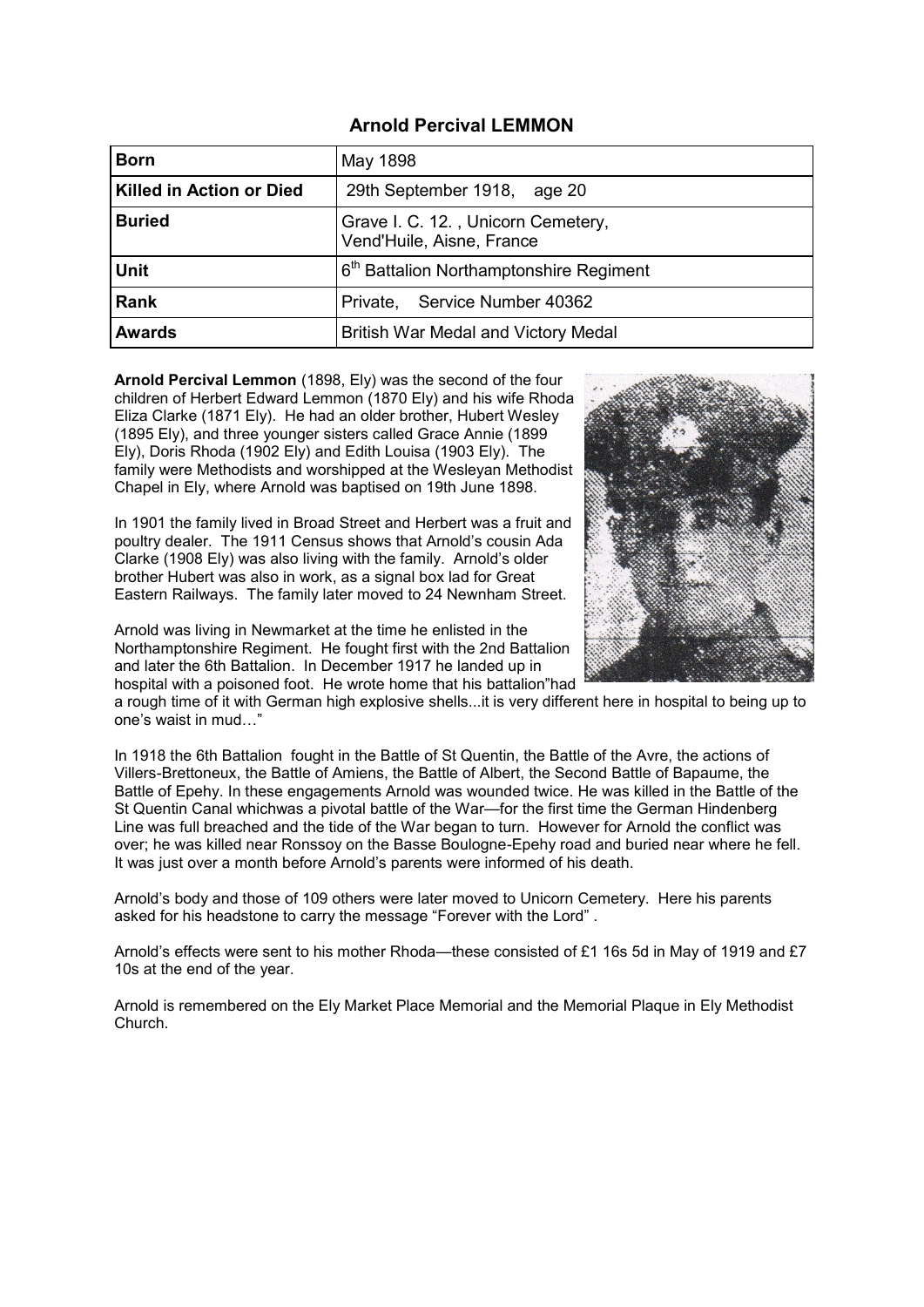# **Reuben Jonathan James LEM(M)ON**

| <b>Born</b>              | 4th March 1897                                                                                       |
|--------------------------|------------------------------------------------------------------------------------------------------|
| Killed in Action or Died | 19th July 1917, age 20                                                                               |
| <b>Buried</b>            | Grave A. 6., Rookery British Cemetery,<br>Heninel, Pas de Calais, France                             |
| Unit                     | 1 <sup>st</sup> /4 <sup>th</sup> Battalion Yorkshire Regiment (Alexandra, Princess of<br>Wales' Own) |
| <b>Rank</b>              | Private, Service Number 7630                                                                         |
| <b>Awards</b>            | British War Medal and Victory Medal                                                                  |

Reuben Lemon (1871 Ely) and his wife Albina aka Hanilee Thompson (1872 Little Downham) lived throughout their married life in Cambridge Road, Ely. **Reuben Jonathan Lemmon** (1897) was their oldest son, but they also had other children: Mary (1892); Violet (1895); Henry aka Harry (1899); Florence (1906); Rose (1909); Jonathan (1914). Reuben senior was a bricklayer's labourer. The family used two different spellings of their surname but Reuben is "Lemmon" on the Ely Memorial.

On 16th April 1901 Reuben was admitted to Ely's Market Street Infants School. The 1911 Census shows that Reuben junior started working as an errand boy while he was still at school.

In May 1913 the Lemmon family appeared briefly in the local newspaper when either Reuben or his younger brother Harry was trapped between two cars during the torchlight procession for the return of Mr Denison-Pender as the local Member of Parliament. Fortunately the accident resulted in bad lacerations, but no broken bones.

Reuben enlisted in the Yorkshire Hussars at Cambridge, serving first with the 5th Battalion (Service Number 5206) before being transferred to the 4th Battalion. He served first as a bomber, then as a sniper and was a member of the Scouts' Section.. He fought in various battles of the Arras Offensive and was hospitalised twice, each time with illness, before he was killed in action a few miles south east of Arras itself near the road to Cambrai. His Battalion was then in the trenches south of Cherisy. Reuben was killed instantly when a shell broke directly on the observation post where he was positioned with an adjutant and a corporal. His officer



wrote: *"He was a good little chap, and we all miss him very much…..he was quite a character in our scouts section and kept all the others lively by his fun and cheeriness. He was a good observer and was diligent and trustworthy and always very willing. A few nights before his death he and I were out alone together on a little job, and I was much impressed by his coolness and levelheadedness."*

A month after Reuben's death his nine year old sister Rose died, and a new sister, Emma, was born who would never know her oldest brother.

After his death, Reuben's mother was sent his effects of £3 6s 6d and a further £7 in 1919.

Reuben is commemorated on both the St Mary's Memorial and the Ely Market Place Memorial.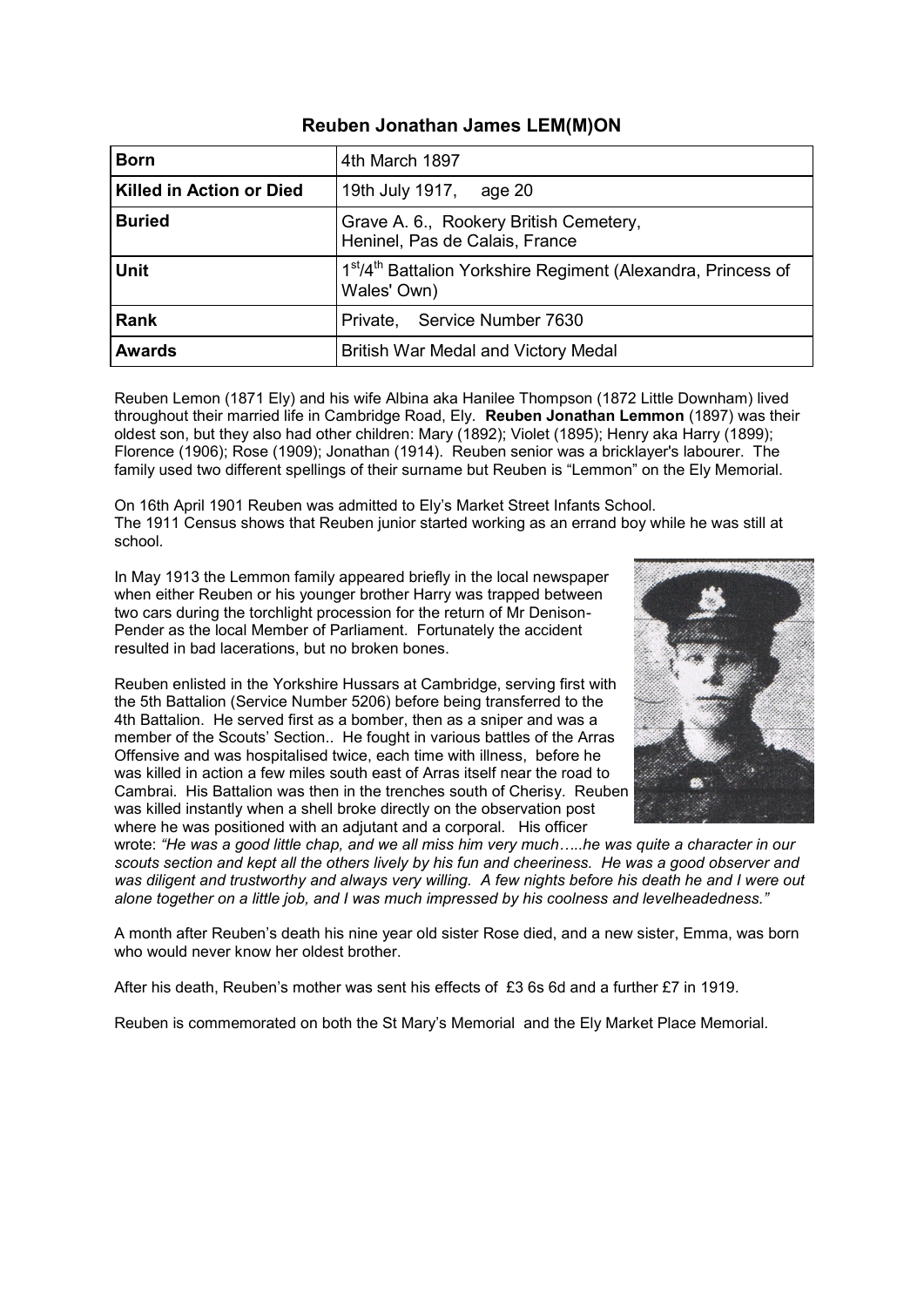# **Thomas Francis LEM(M)ON**

| <b>Born</b>              | 1895                                  |
|--------------------------|---------------------------------------|
| Killed in Action or Died | 9th February 1915 age 19              |
| <b>Buried</b>            | Grave F1188, Ely Cemetery             |
| <b>Unit</b>              | 1st Battalion Cambridgeshire Regiment |
| <b>Rank</b>              | Private, Service Number 2651          |
| <b>Awards</b>            | Did not serve abroad                  |



Thomas Francis Lemmon is one of the few soldiers remembered on the Ely Market Place Memorials who did not go to War.

Thomas was born in Stuntney in 1895 and was the son of Harry Lemon (1865 Waterside, Ely) and Bertha Day (1870 Queen Adelaide ). His father Harry was a farm worker. In the 1901 Census the family was living on Stuntney Causeway and also in the household was Thomas' younger sister Violet (1899 Stuntney) and his grandmother Elizabeth Lemmon (1821 Ely).

In the 1911 Census the family were still at Stuntney, and Thomas had two more younger siblings called Lily (1902 Stuntney) and Harry (1908 Stuntney). By this time Thomas had left school and was working on a farm, probably for Mr Cole Ambrose of Stuntney who was his employer at the time he enlisted in 1914.

Like many of the young farm workers in the area, nineteen year old Thomas was keen join the local regiment at the outbreak of the War, and enlisted n the Cambridgeshire Regiment on 9th September 1914; the local newspaper of 18th September includes his name in their roll of honour of those who signed up across Cambridgeshire.

Thomas' service record states that he was 5 feet 10 3/4inches tall and of good physical development, and that he was passed fit for service. (On his army papers

Thomas' surname is spelt as "Lemon" and this is how he signed his name, although the family normally used "Lemmon".) Thomas served just 82 days in the territorial force and was then discharged as medically unfit on 27th November 1914 at Cambridge. During this period Thomas was only on Home Service.

Thomas died at home in Stuntney in early February 1915 of pneumonia with entreric fever (typhoid). He was buried in Ely cemetery on 13th February 1915. As he had been discharged from the Army before reaching minimum days of service, he does not have a CWGC gravestone.

Thomas was commemorated after the War on the Ely Market Place Memorial, the Holy Trinity Memorial and the Stuntney War Memorial. His photograph was placed in the book "Stuntney Heroes" which was kept in Holy Cross Church, Stuntney after the War (now in the Cambridgeshire Archives). Thomas had not had the chance to fight, but he had wanted to be a hero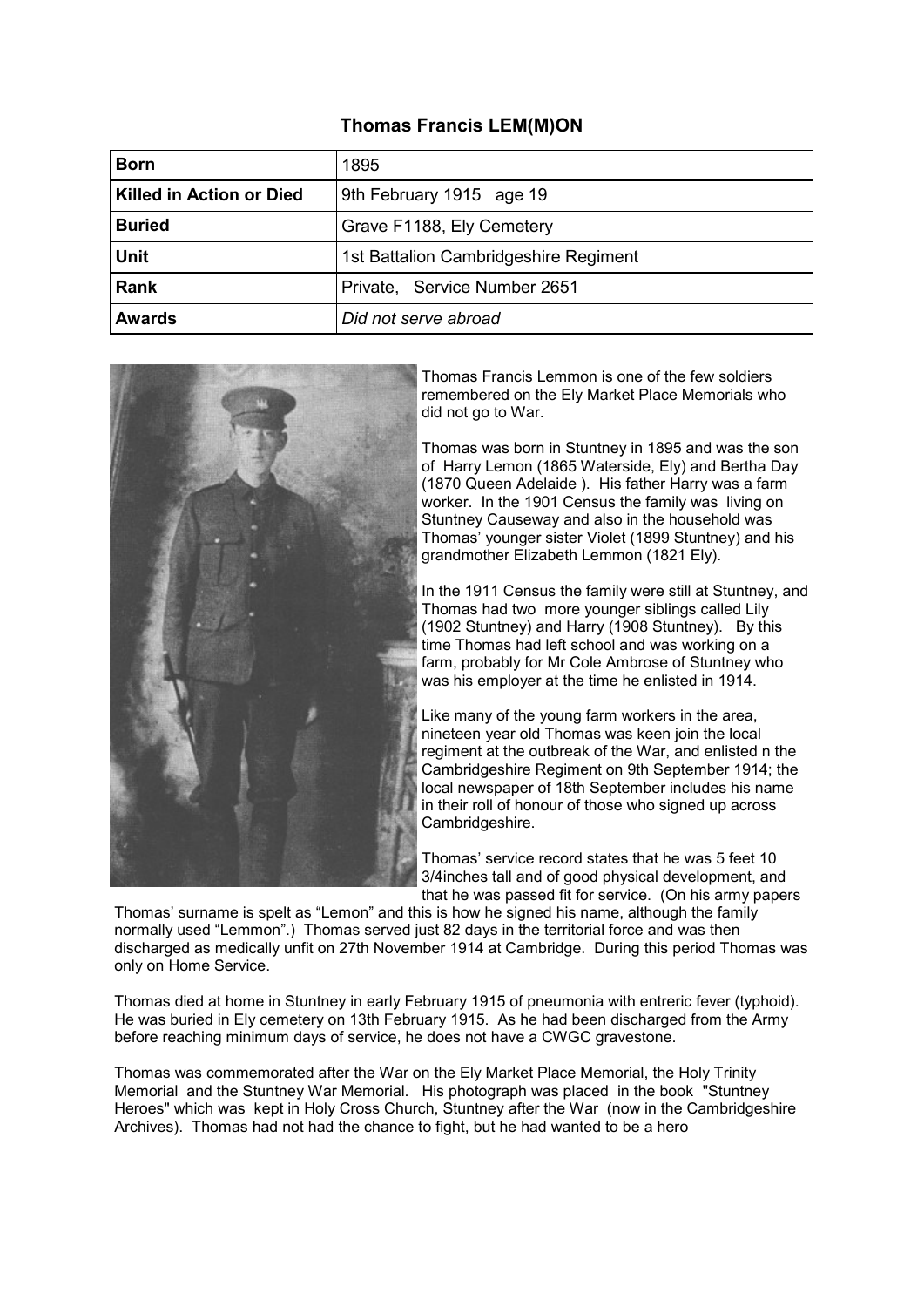## **David Edward LOWE**

| <b>Born</b>              | 22nd May 1883                                    |
|--------------------------|--------------------------------------------------|
| Killed in Action or Died | 28th April 1917,<br>age 33                       |
| Commemorated             | Bay 7, Arras Memorial,<br>Pas de Calais, France. |
| <b>Unit</b>              | 13th Battalion, Essex Regiment                   |
| <b>Rank</b>              | Private, Service Number 41436                    |
| <b>Awards</b>            | British War Medal and Victory Medal              |

**David Edward Lowe** was born in Stretham, near Ely, to Edward Lowe (1845 Stretham) and his wife Mary Coe (1843 Prickwillow). His siblings were also all born in Stretham: William (1869); Edward (1873); Mary (1875); Rosetta (1878); John (1881); and Rosetta (1886).

David's father Edward was a coal merchant and grocer, and the family lived on Back Hill in Stretham at the time of David's birth. The following year David's sister Rosetta died, early in 1884, the next girl to be born in the family was named after her dead sister.

David became a whip thong maker; he learnt his trade from George Gurney of Biggleswade, and in the 1901 Census he appears living in his employer's household in Bank Street, Biggleswade. Back in Top Street, Stretham, only his sister Mary continued to live with their parents. Edward Lowe was then working as an independent parcel carrier. Both Mary and Rosetta were living with their parents in 1911, when the family home was Berry Green, Stretham. David's mother Mary died in 1915

David returned to his home village to marry Mary Ann Pope (1881 Stretham) in 1907, and in 1911 they were living in the High Street in Littleport with their son John (1909 Stretham). Mary's widowed father John Pope (1840 Stretham) was also part of the household. David had set up his own whip thong making business in Littleport. The couple's son William was born in 1912, to be followed by Benjamin late in 1913, Dorothy in 1915, and finally David junior was born early in 1917, just before his father's death. The family moved into Ely shortly after the 1911 census, as David became the caretaker of the Ely Liberal Club.

When call up came David went to Newmarket to enlist in the Cambridgeshire Regiment (Service Number 6714). He was later transferred into the Essex Regiment where he became a member of a Lewis Gun team. He fought in the various phases of the Battle of Arras. David died on the first day of the Battle of Arleux and is remembered on the Arras Memorial to the Missing. The Battalion had been attacking the enemy lines at Oppy village; they succeeded in their attack, but lost a large number of men in the process. The local newspaper reported:

*"Pte. D. E. Lowe, Essex Regiment, son of Mr Edward Lowe, the well-known Stretham carrier, was posted as missing on April 24th, and nothing has been heard of him since. He was last seen crawling out of a German trench. Pte. Lowe, who joined up on July 1st last year (1916), went to France in November. For five years he was custodian of the Ely Liberal Club, where his wife resides with their five little children."*

Mary was sent her husband's effects which amounted to £ 5 5s. Early in 1919 she married William Southgate (1892).

David is remembered on the Ely Market Place Memorial.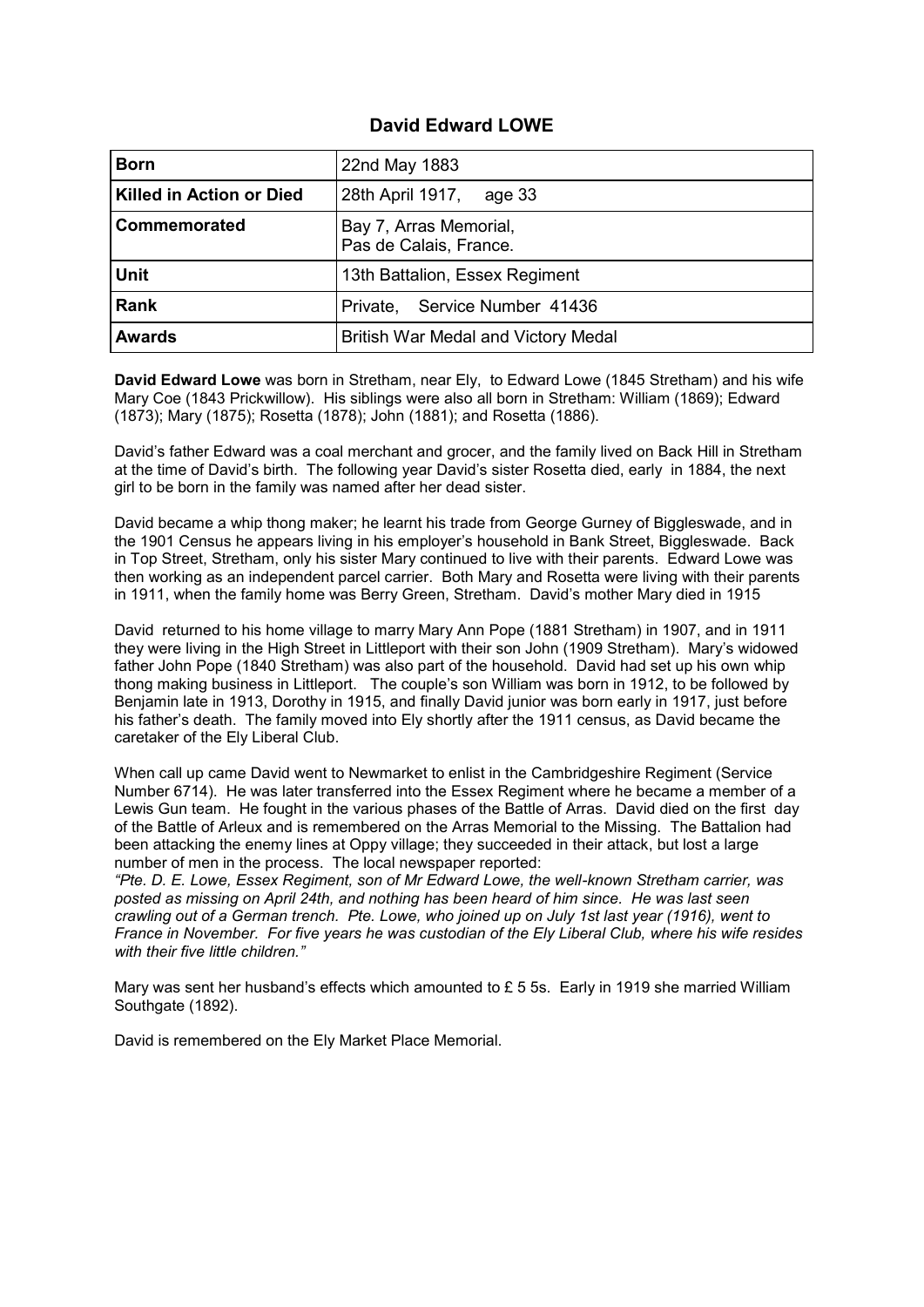| <b>Sydney LOWN</b> |  |
|--------------------|--|
|--------------------|--|

| <b>Born</b>                     | 1891                                                                           |
|---------------------------------|--------------------------------------------------------------------------------|
| <b>Killed in Action or Died</b> | 28th March 1918,<br>age 26                                                     |
| <b>Buried</b>                   | Grave II. G. 21., Douchy-les-Ayette British Cemetery,<br>Pas de Calais, France |
| <b>Unit</b>                     | 1 <sup>st</sup> /6 <sup>th</sup> Battalion Manchester Regiment                 |
| <b>Rank</b>                     | Private, Service Number 251579                                                 |
| <b>Awards</b>                   | British War Medal and Victory Medal                                            |

**Sydney Lown** was the youngest of the four children of Robert Lown (1865 Smallbugh, Norfolk) and Mary Ann Pratt (1854 Smallburgh, Norfolk). After the Lowns' marriage they stayed for a period in Smallburgh where their eldest son Robert was born in 1882. They then moved to Cambridgeshire where Marion was born in Ely in 1886, Daisy in Littleport in 1889, and finally Sydney himself was born in Ely in 1891. Robert Lown senior was a police constable with the Wisbech and Isle of Ely Force and the birthplaces of his children help to show his various stations.

Sydney was born in Walpole Lane, Ely, but when his father was promoted to Sergeant the family moved to Sutton, where they lived in the High Street (1901 Census). While the family were in Sutton seven year old Marion died in 1904. Robert Lown was eventually made a police inspector, so in 1911 Robert, Mary and Sydney were living in the police station at Chatteris. Sydney was then working as a printer and compositor, while Robert junior later became one of Ely's booksellers.



Sydney enlisted in Manchester on 26th November 1915. After training in camps at Codford and Witley he was placed in the Manchester Regiment. At the same time as Sydney was preparing to go overseas his older brother, Robert Armstrong Lown, refused to attest for political reasons (he was part of a "No-Conscription" organisation) and was placed in an Non-Combatant Corps. Robert was to become infamous as one of the "Richmond Sixteen" - a group of absolutist COs—who were selected to be made an example of by being taken to France where they could be executed for deserting in the face of the enemy. In fact the sentence was commuted to ten years imprisonment, but when Sydney went out to Egypt in June of 1916 he would have left uncertain of Robert's fate.

Sydney was in the desert until February 1917, when the Manchesters left for the Western Front. He was wounded at the end of 1917 "and had several narrow escapes". However, he was to be killed in action on the first day of the 1918 Battle of Arras (this was meant to be the great " Mars Offensive" to break the German line). He died near Arras itself when the Germans were bombarding the trenches at Ablainzevelle. His parents had moved back to Ely (10 Broad Street) and asked for his grave to bear the legend "Native of Ely—Thy Will Be Done". Sydney's grave appears to be one of only three war graves in France or Flanders which specifically mentions the City of Ely. He is also remembered on both the Ely Market Place Memorial and the St Mary's Memorial .

Sydney's brother Robert remained in prison until May 1920.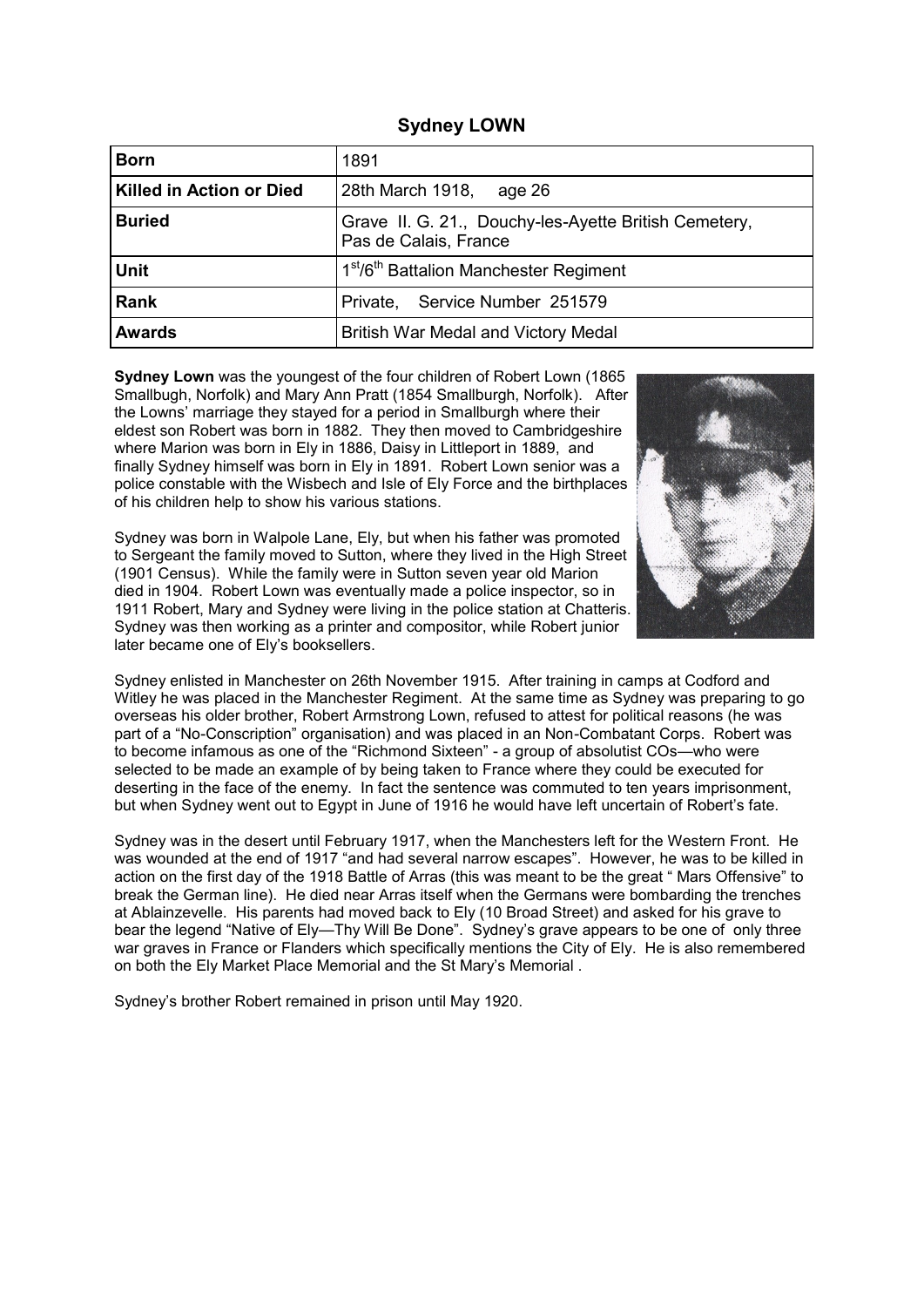## **Charles William LUCAS**

| <b>Born</b>              | 1870                                                                      |
|--------------------------|---------------------------------------------------------------------------|
| Killed in Action or Died | 15th July 1915, age 45                                                    |
| Commemorated             | Panel 21, Ypres (Menin Gate) Memorial,<br>leper, West-Vlaanderen, Belgium |
| <b>Unit</b>              | 2 <sup>nd</sup> Battalion Suffolk Regiment                                |
| <b>Rank</b>              | Private, Service Number 3/9430                                            |
| <b>Awards</b>            | 1914-15 Star, British War Medal and Victory Medal                         |

An article from the Cambridge Independent Press of 30th July 1915 reads:

*"...Pte. W.C. Lucas, of Silver Street, Ely, having been killed in action in France on July 15th. He was engaged with the remainder of his company in the work of erecting a barricade, when a shell burst close to him, death being instantaneous. The late private, who was known to many in Ely, was in the 2nd Battalion of the Suffolk Regt.,and letters which have been received by his wife testify to his popularity and to the sorrow felt at his loss….Mrs Lucas received a letter from Q.M.S. J. Taylor , 2nd Suffolks, …."I have known your husband now for months, and he was a thorough soldier, always doing duty without the slightest hesitation, and we are all very sorry to lose him. He was buried near Ypres, and has a cross erected over his grave. He is buried beside two of his comrades, who were killed with him."*

The grave may have been marked in 1915, but it was not identifiable by the end of the War, and Pte Lucas was remembered on the Menin Gate instead. But was he "Charles William Lucas", as on the Ely Memorial, or "William Charles Lucas" as on the Menin Gate and in the newspaper article?

Charles William Lucas was the son of Charles Lucas (1846 Ely) and Ann Feast (1849 Ely). Charles and Ann were both from families of garden labourers and had been near neighbours in Potters Lane, Ely. Charles senior had literally "married the girl next door".

In 1871 the Lucas family, including eight month old Charles, were lodging in the house of William Godlington in Potters Lane, Ely. They were not the only lodgers as Mary and William Feast, mother and son, shared the house; these were Charles junior's grandmother and uncle. A few days after the census was taken Charles' mother Ann died, aged just twenty-one. At this point Charles' grandmother Mary Feast (1833 Ely) took on the care of her grandson.

In the 1881 Census Charles was living at his grandmother's house in Potters Lane—this seems to be the same household in which he was living in the 1871 Census, as William Godlington is boarding with the family, and his uncle William Feast, along with his wife and daughter, are also in the house. *(This suggests that the 1871 census should actually have shown Mary Feast as the householder, not William Goldington.)* The men of the household were gardener's labourers and the women were their assistants. Charles' father, now a widower, had returned to live in his parents' house with his two unmarried sisters. His father, Richard Lucas (1808 Saffron Walden), was also a gardener's labourer.

In 1887 Charles Lucas senior married Elizabeth Fulcher (1860 Ely). He continued to live in the family home in Potters Lane and in the 1891 Census the four people in the household are Charles and Elizabeth, his mother Sarah (now a widow on parish relief as Richard Lucas had died in 1888) and his niece Mary. In the 1891 Census Charles junior was no longer in Potters Lane; he was staying with his uncle Thomas Lucas in Attercliffe, Yorkshire, and working with his as a labourer in a blast furnace. It was probably this experience which helped him to gain employment as a gas stoker when he returned to Ely.

In the 1901 Census Charles was back in Potters Lane living with his father and stepmother. His father was still working as a gardener's labourer and his stepmother was a charwoman, while Charles was a gas stoker. Charles' widowed grandmother Sarah Lucas (1823 Saffron Walden) was still part of the family. Grandmother Mary Feast had died in 1899.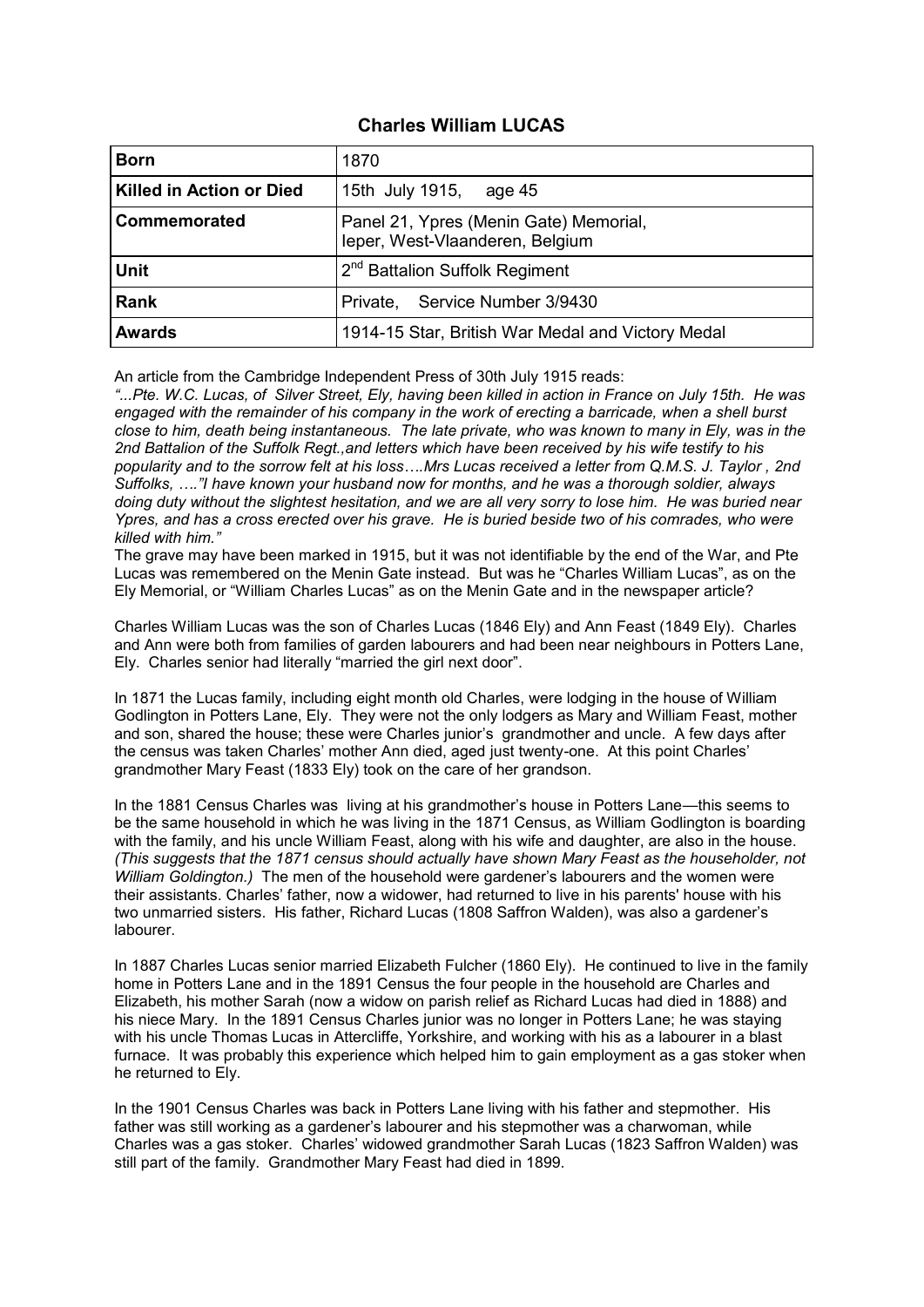In the 1911 Census Charles was still living with his father and stepmother in Potters Lane; both he and his father had become labourers on the road. Also in the household was is his uncle Robert Wilson (1862 Shelford), who was a farm worker.

Charles had been registered at birth as Charles William Lucas, and this is the name shown on all the census records in which he appears, but late in 1912 he married under the name of William Charles Lucas. Is it possible that in fact he had been called William by his family all this time—or did his bride prefer the name "William"? Charles / William's wife was Cecilia Elizabeth Lucas (nee Haylock 1875 Bethnal Green). Cecilia was the widow of farm labourer William Lucas; their marriage had lasted only eighteen months due to William's untimely death in May 1912 at the age of thirty-six—and this



may go some way to explaining why she called her second husband William! William Lucas had been a second cousin of Charles, and William and Cecilia had lived nearby in Broad Street. Cecila had had three illegitimate sons William, Albert and Bertram; the eldest were eleven and nine respectively at the time of her second marriage, but the youngest son Bertram had died in October 1911, aged four.

The new Lucas family set up home at 14 Silver Street, Ely.

Soldier William Charles Lucas fought with the Suffolks in actions around Bellewaarde, but died during what is best described as a period of "static warfare", when the army continued to gradually improve and consolidate its trenches at the unhappy cost of 300 men a day from sniping and shellfire -this is exactly what Private Lucas was doing when he was killed in action. The register of soldiers' effects shows that Cecilia received £6 4s 2d at her husband's death, and a further £3 in 1919.

Charles is commemorated on the Ely Market Place Memorial and in St Mary's Church.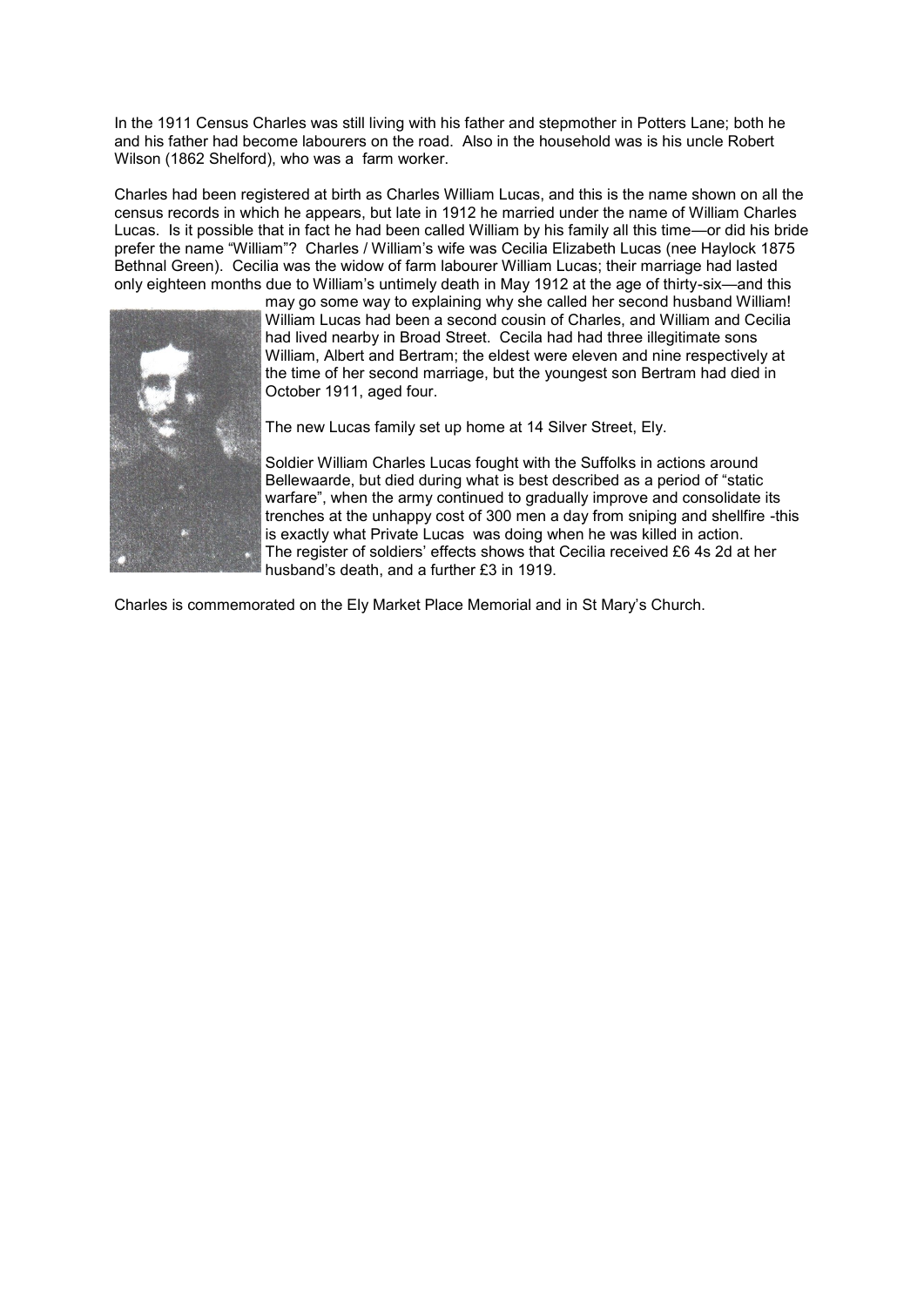#### **John Herbert LUPSON**

| <b>Born</b>              | 24th May 1885                                                                                                   |
|--------------------------|-----------------------------------------------------------------------------------------------------------------|
| Killed in Action or Died | 9th September 1916, age 33                                                                                      |
| <b>Buried</b>            | Grave I. C. 8. Sunken Road Cemetery, Contalmaison,<br>Somme, France                                             |
| <b>Unit</b>              | 3 <sup>rd</sup> Battalion Canadian Infantry (Central Ontario Regiment.),<br>1st Canadian Division, 1st Brigade, |
| <b>Rank</b>              | Private, Service Number 138484                                                                                  |
| <b>Awards</b>            | British War Medal and Victory Medal                                                                             |

At the time he died **John Herbert Lupson's** home was 657 King Street East, Toronto, Canada, but his family roots went back to Ely. He was a "middle" child in a family of twelve children the sons and daughters of Richard Lupson (1850 Ely) and his wife Sarah Ann Flack (1848 Littleport). The family lived in Ely and consisted of Sophy (1869), Michael (1871), Richard (1875), Emma (1878), Emily (1880), Susan (1881), Ellen (1882), Edward (1884), John Herbert (1885), Bertram (1886), Frederick William (1888), and Oliver (1890). John Herbert was known, at least in later life, by his middle name of **Herbert**.

Richard Lupson was a carpenter and the family home was first in Broad Street, Ely, although they later moved to Waterside, which is probably where Herbert was born. By the 1891 Census, the first in which Herbert appears, the family was on Forehill and his older siblings had begun work, Sophy as a housemaid and Michael as a factory hand.

In 1901 the Lupsons were in Station Road, living in the house next to the Coal Office. Richard had given up his work as a carpenter and had established his own business as a hackney carter (this helps explain why the family had moved so close to the railway station) and Herbert and his brother Edward were working in the family business. Bertram had just left school and was working as a brewer's clerk. Also in the household was a nine month old grandson, William Lupson, who was Sophy's illegitimate child.

In the 1911 Census the family living at Station Road consisted only of Richard and Sarah, and Sophy and her two children (she had just had a daughter who was later to be named Mary). The census includes the sad news that six of the twelve children of the family had died, these included Emma (aged one), Emily (less than a year), Susan (aged four). Herbert's brother Edward had died in May 1905 aged twenty-one and his youngest brother Oliver died in June 1906. These last two would probably have been the only ones who had died that Herbert would remember. However, in 1911 Herbert himself was nowhere near Ely—in 1910 he had emigrated to Canada, and in 1911 he was living in Toronto South.

Herbert's family followed or preceded him to Canada, and later Michael, Frederick and Bert were to be found fighting alongside Herbert in the Canadian Forces. Their parents were still living in Ely—at 4 The Range but Herbert's mother certainly came to Canada and was in Toronto for a period, as seventeen year old Michael was living with her when he enlisted in 1917. Older brother Richard was also settled in the city.

On Valentine's Day 1914 Herbert married Ethel May Stephens (nee LaBallister, 1888). They were married by Reverend H.C. Dixon at their home, 109 Sumach Street, Toronto, York County., Ontario, Canada. She was 28, living at 109 Sumach Street, and described as born Toronto, widow, Church of England. He was 27, also living at 109 Sumach Street, a bachelor, a labourer, and an Anglican. Richard and Mary Lupson witnessed the marriage—this was Herbert's brother Richard and his wife Mary Nicholas. It appears that Herbert had married his widowed landlady. Ethel